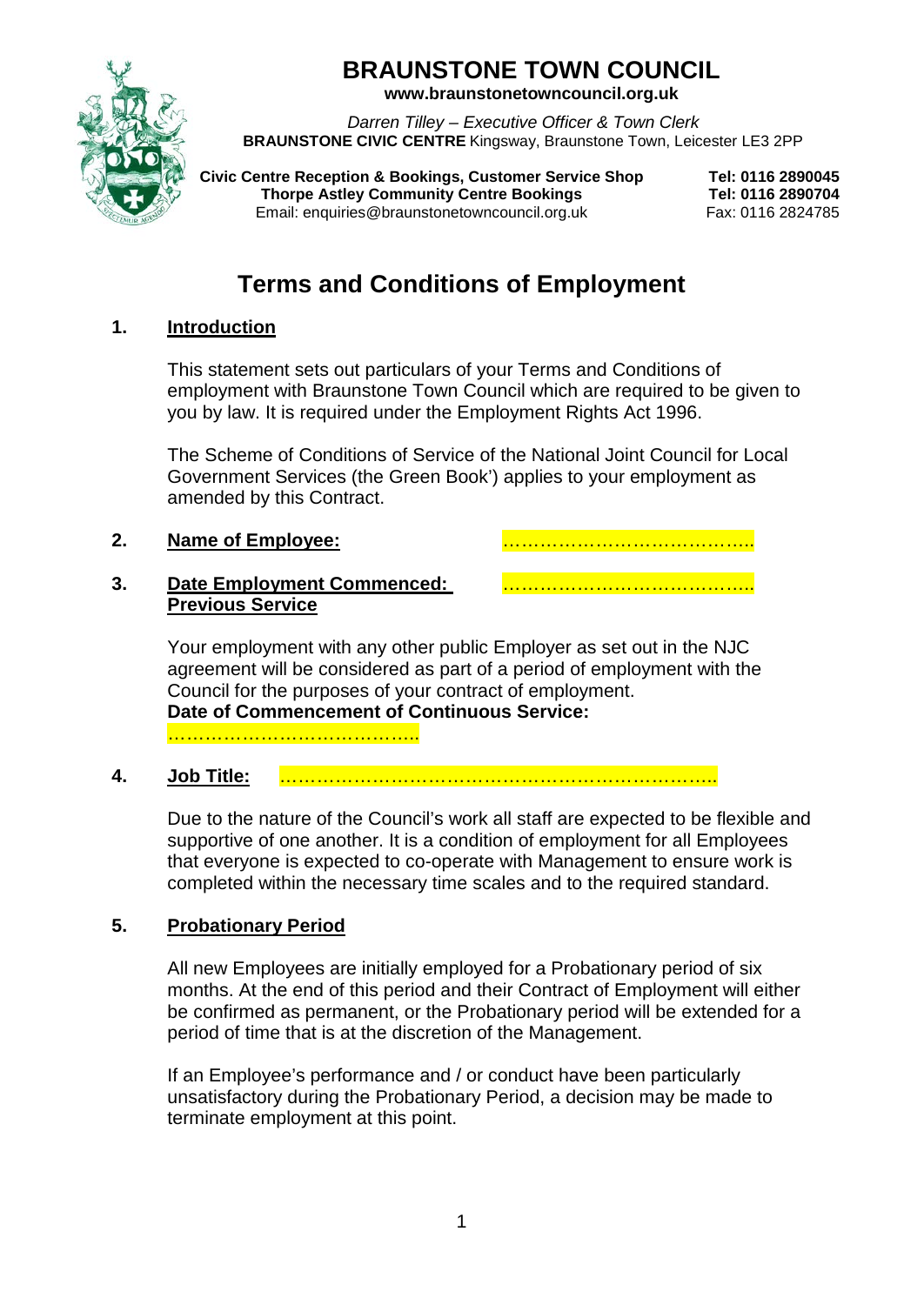# **Declaration of Other Employment**

It is a condition of this Contract of Employment that you inform the Council of any alternative employment you undertake, in order to ensure that no Tax or Insurance liabilities will accrue to the Council. The Council also reserves the right to require that any other employment that you undertake does not conflict with the role or standards required to be undertaken or met in public office.

### **6. Location of Employment**:

Braunstone Town Council Braunstone Civic Centre, Kingsway, Braunstone Town, Leicester, LE3 2PP.

#### Please Note:

Under your Contract of Employment, you are required to work at or from any of the Council's establishments in the area of Braunstone Town.

#### **7. Salary £…………………………..per annum**

Your salary is in accordance with the current **NJC Salary Point** (STATE **POINT No's**) and is calculated by pro-rata reference to the standard working week for local government staff of 37 hours.

You have been appointed to a single salary point, the Council will review your salary annually on the anniversary of your appointment.

#### **8. Payment Arrangements**:

Wages are paid by BACS Transfer on a monthly basis.

Subject to satisfactory performance, your salary will be reviewed annually in February with any change implemented from April  $1<sup>st</sup>$ . The Council may withhold an increment if it is considered that performance fell below the level expected, following an annual review, or award an additional increment for exemplary performance if it chooses to do so.

The Council reserves the right to make deductions from wages and / or final salary for the following items:-

- Failure to return Council uniform or equipment which is the property of the Council, on termination of employment.
- Loss or damage to Council property and/or vehicles/equipment up to the value of the insurance excess, due to neglect or careless actions by the Employee.
- To recover payment made by mistake to Employees including overpayment of wages and expenses.
- To recover any money owed to the Council.
- To recover the cost of personal calls/texts made on any Council telephones.

Deduction for non-statutory purposes require the written permission of the Employee. However, the Council is legally entitled to deduct any over payment of wages and / or expenses from staff wages. If you are aware of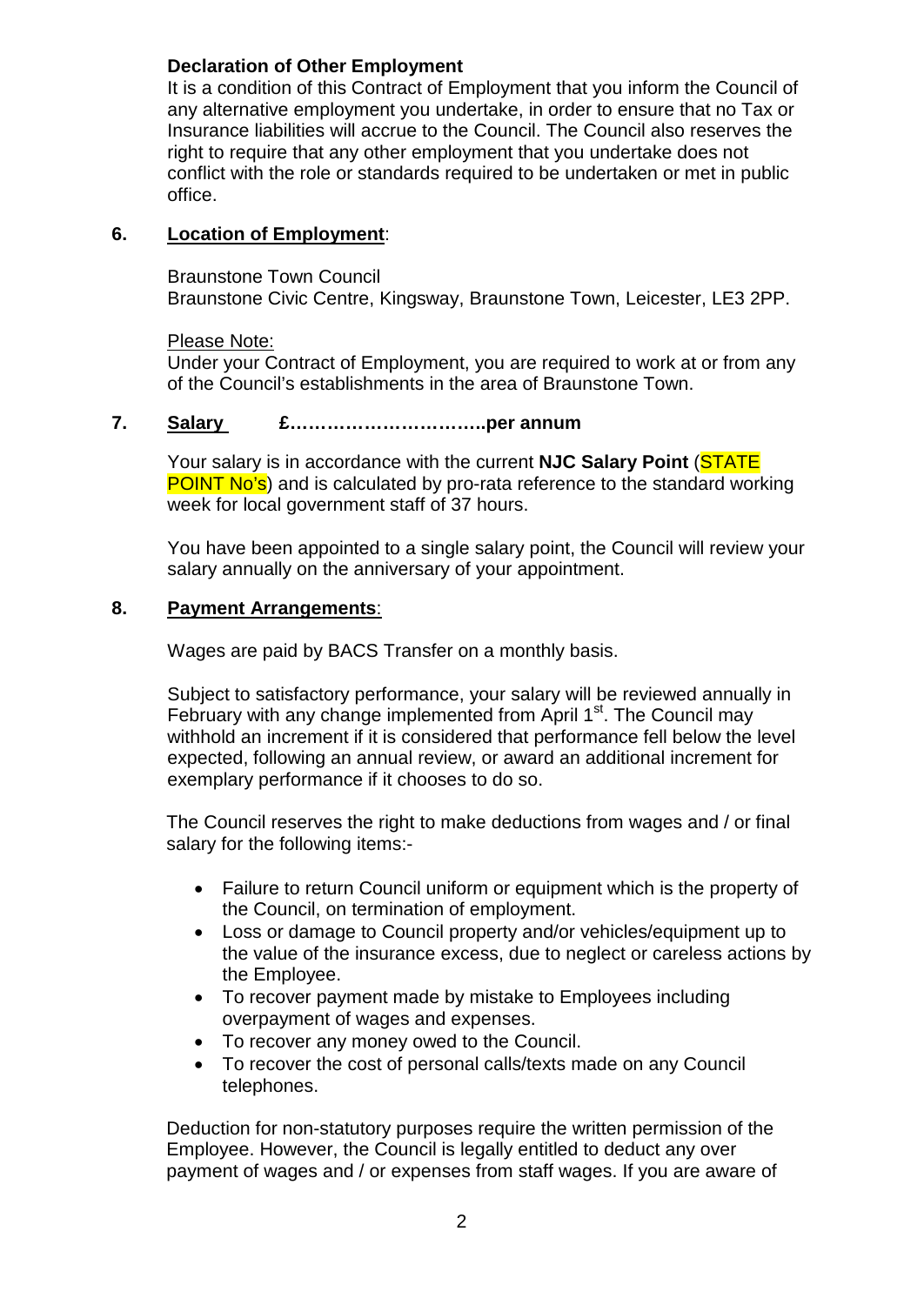any discrepancy in your payslip, you must inform your line manager as soon as possible. Failure to do so may be considered to be an act of theft.

In addition one additional salary point will be added to your salary, up to a maximum of four points, for success in obtaining or already holding each of the following relevant qualifications:

The Certificate in Local Council Administration (CILCA) And other relevant qualifications such as:

- Certificate in Local Policy Studies First Year
- The Certificate in Local Policy Studies
- The Diploma in Local Policy Studies
- BA (Hons) Degree Local Policy Studies

#### **9. Pension Entitlements**

Braunstone Town Council is a member of the Local Government Pension scheme which operates a contributory pension scheme which you are entitled to join. Details are in a separate booklet, which is available from the Executive Officer.

#### **10. Hours of Work:** ……… hours per week

Due to the nature of the Council's work all staff are expected to be flexible and supportive of one another. It is a condition of employment for all Employees, that everyone is expected to co-operate with **Management** to ensure work is completed within the necessary time scales and to the required standard.

The Council fully recognises its obligations under the Working Time Directive.

#### **Additional Hours**

If staff are required to work more than their normal working hours servicing the Council they will be reimbursed at the normal NJC rate for these hours, or may take time off in lieu at a time agreed with their line manager.

Exceptional hours to be worked must be approved by the Council.

#### **Alternative Annualised Hours**

Your core hours are **INSERT CORE HOURS RELEVANT TO POST**. A minimum of **NUMBER** hours per week to be worked according to the needs of the Council. The shifts within these core hours to be determined by your Line Manager in consultation with staff.

This pattern is based on calculating your total working hours in a year and then letting you work them in a way that means you may work more hours at some times of the year and less hours at other times e.g. if you worked 37 hours per week for 40 weeks of the year, your total annual hours would be 40 x 37 = 1480. You could choose to work for 20 weeks of the year at 45 hours per week and 20 weeks at 29 hours per week.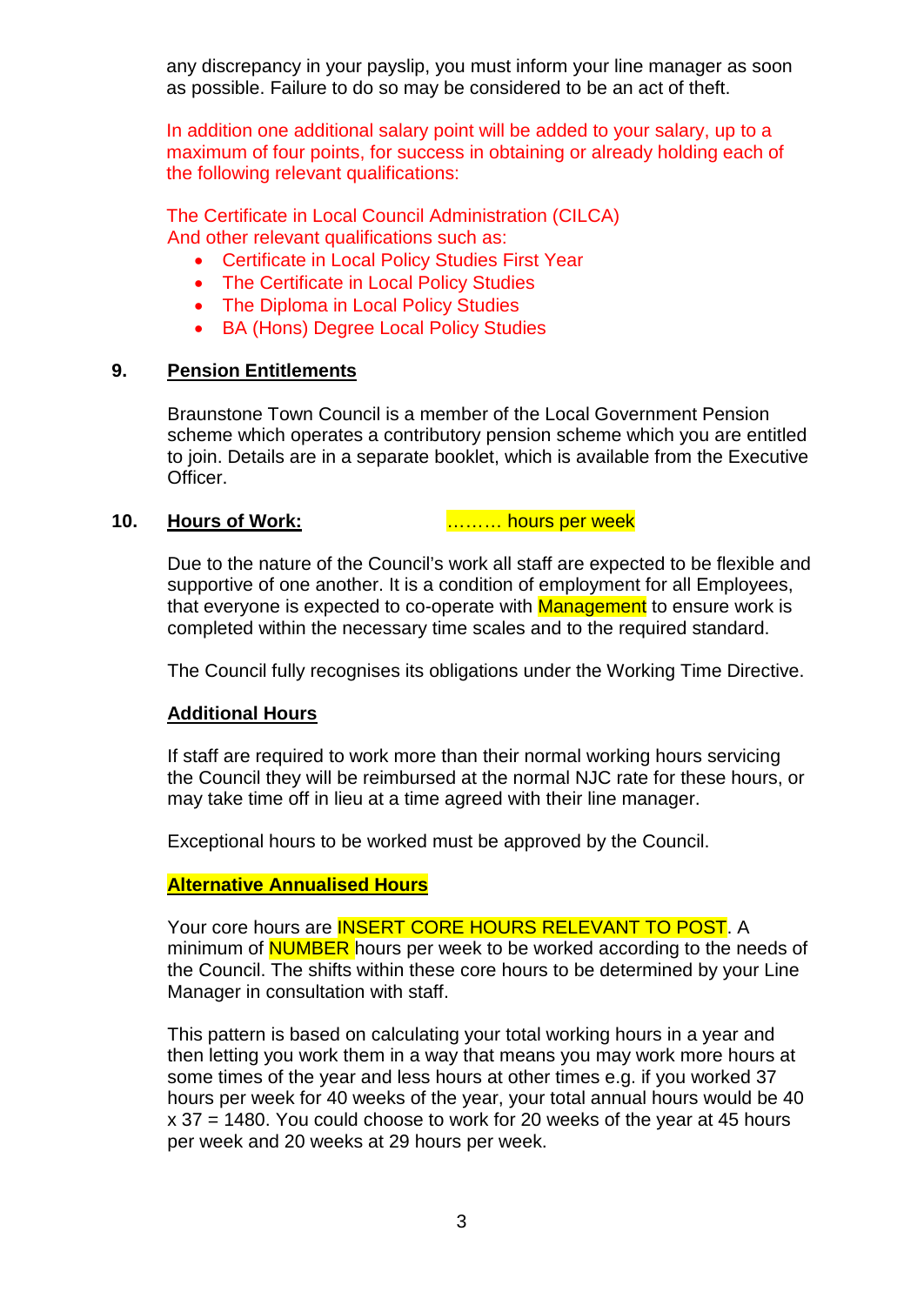This pattern is generally suitable where work has predictable peaks and troughs throughout the year e.g. park gardeners etc. the benefit to the Employee is that they aren't spending 'down time' at work, but can organise their working hours over the year to spend 'down time' outside work. Therefore, there may be a motivational benefit to the Employee that would in turn benefit Braunstone Town Council. Other benefits to the Employee include spending more time with the child or dependant, less money spent on child or nursing care, *more work life balance to spend time with family members.*

You must not work more than 11 consecutive hours on any working day, nor must you work more than 48 hours in any one week. You have a break entitlement of at least 20 minutes where a working day is at least 6 hours. If you plan to exceed these limits you must notify Braunstone Town Council in advance and confirm in writing your agreement to opt out of the Working Time Regulation limits. If you do exercise this option then you may not exceed the following limits under any circumstances; 12 hours on any working day or 60 hours in any week.

### **11. Holiday Entitlement**

Full time staff are entitled to 24 days paid leave per annum, increasing to 29 days after five years continuous employment, plus 8 Bank Holidays (Spring Bank Holiday, Good Friday, Easter Monday, May Day, August Bank Holiday, Christmas Day, Boxing Day and New Year's Day). If staff are required to work on a Bank Holiday they will be entitled to Time Off in Lieu.

Part time staff entitlements are pro-rata those of full time staff.

All holiday requests will be considered by the line manager, depending upon:

- **1.** How many other Employees have already requested leave during the same period.
- **2.** No more than a maximum of three weeks are requested at any one time.
- **3.** The request is made with at least as much notice as the amount of time requested for the period of paid leave

The Council's holiday year runs from  $1<sup>st</sup>$  April to  $31<sup>st</sup>$  March each year. Employees are expected to use all their entitlement during the year. Only five unused days (pro-rate for part-time employees) can normally be carried over and used within the month of April, with permission.

Employees who leave or join the Council during the holiday year are entitled to a pro-rata holiday allowance, based on how much of the year they work for the Council.

#### **12. Illness and Statutory Sick Pay**

Employees should report all accidents immediately, or as soon as possible, to the line manager; or whoever is deputising in their absence.

In the event of time off due to illness:

**1.** Notification should be given ideally before the start time, or as soon as possible during the first day of incapacity.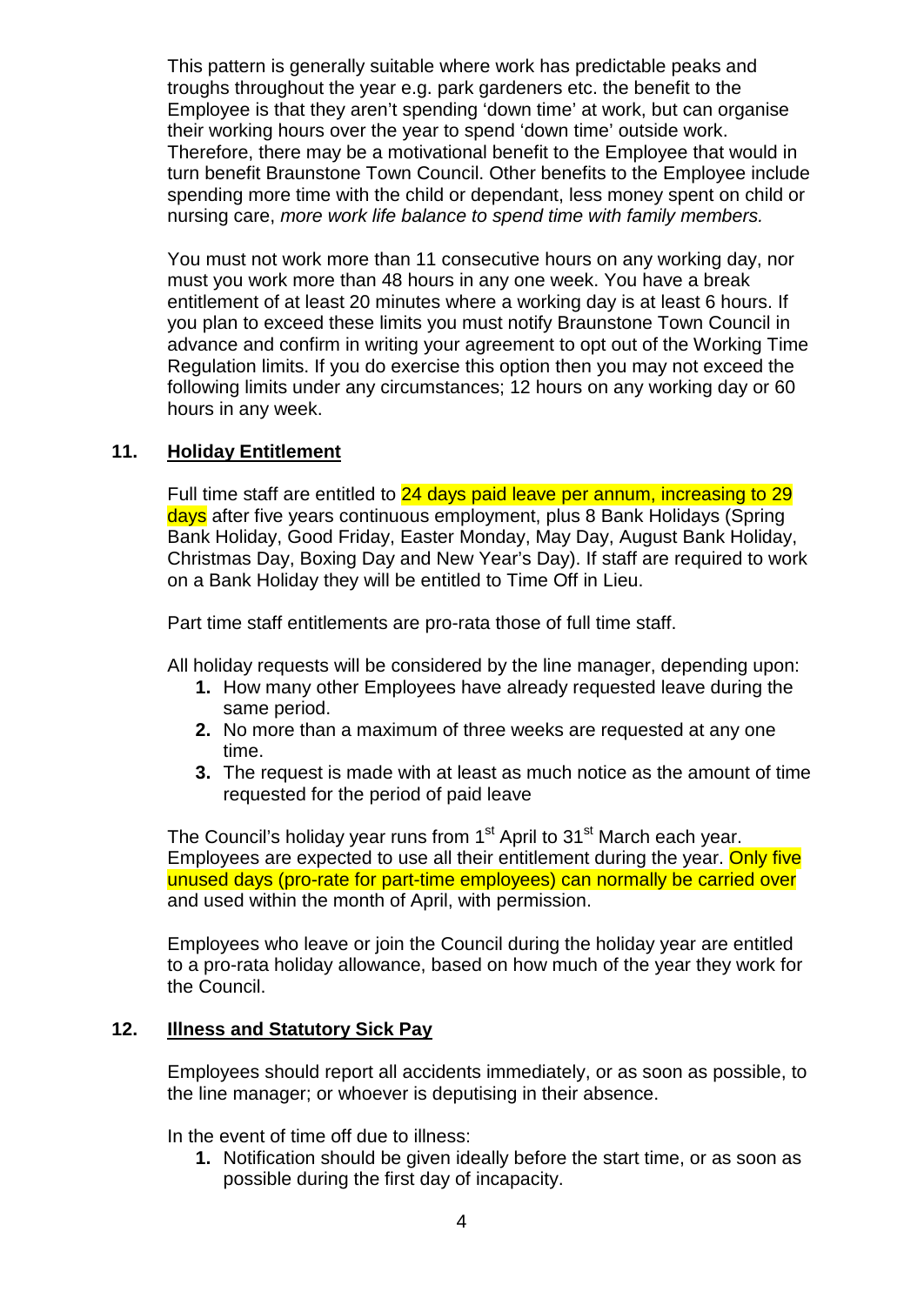- **2.** Employees need to complete a Council Sickness Self-Certification Form from day one of the period of sickness absence.
- **3.** A GP's Statement of illness is required after seven consecutive day's absence.
- **4.** Unacceptable absenteeism will be addressed through disciplinary procedure.

Please note that failure to comply with the sickness reporting requirements may result in the Employee losing their sick pay for the period in question.

| Length of continuous | <b>Council Sick Pay Entitlement</b> |                 |
|----------------------|-------------------------------------|-----------------|
| Employment           |                                     |                 |
|                      | Full Pay                            | <b>Half Pay</b> |
| Up to 12 months      | 1 month                             | 1 month         |
| Up to 2 years        | 2 months                            | 2 months        |
| Up to 3 years        | 3 months                            | 3 months        |
| Up to 4 years        | 4 months                            | 4 months        |
| Up to 5 years        | 5 months                            | 5 months        |
| Over 5 years         | 6 months                            | 6 months        |

Employees are entitled to Council Sick Pay paid at the following rates:

These payments include Statutory Sick Pay for those Employees whose weekly wage exceeds the National Insurance Lower Earnings Limit.

Employees whose weekly wage exceeds the National Insurance Lower Earnings Limit are entitled to claim Statutory Sick Pay (SSP).

The Council may ask Employees who have been absent for six weeks or more through sickness, or whose health is a cause for concern for the Council, to attend a consultation with a Doctor appointed by the Council. The Employee will be asked to give their consent to this request, however failure to provide consent may be seen as a deliberate act to prevent a reasonable investigation by the Council's Management.

If the period of sickness exceeds the above entitlements, the Employee will be required to claim Incapacity Benefit.

**Medical Appointments:** Staff are required to make GP and Dentist appointments outside of normal working hours. Staff attending hospital appointments are required to show an appointment card to their line manager prior to attending the appointment.

#### **13. Parental Leave**

Employees with more than 12 months continuous employment and who are parents of children aged under five years old, are entitled to 18 weeks unpaid leave; pro rata for part time staff.

This entitlement can be taken as a minimum of one week per annum, up to a maximum of four weeks per annum.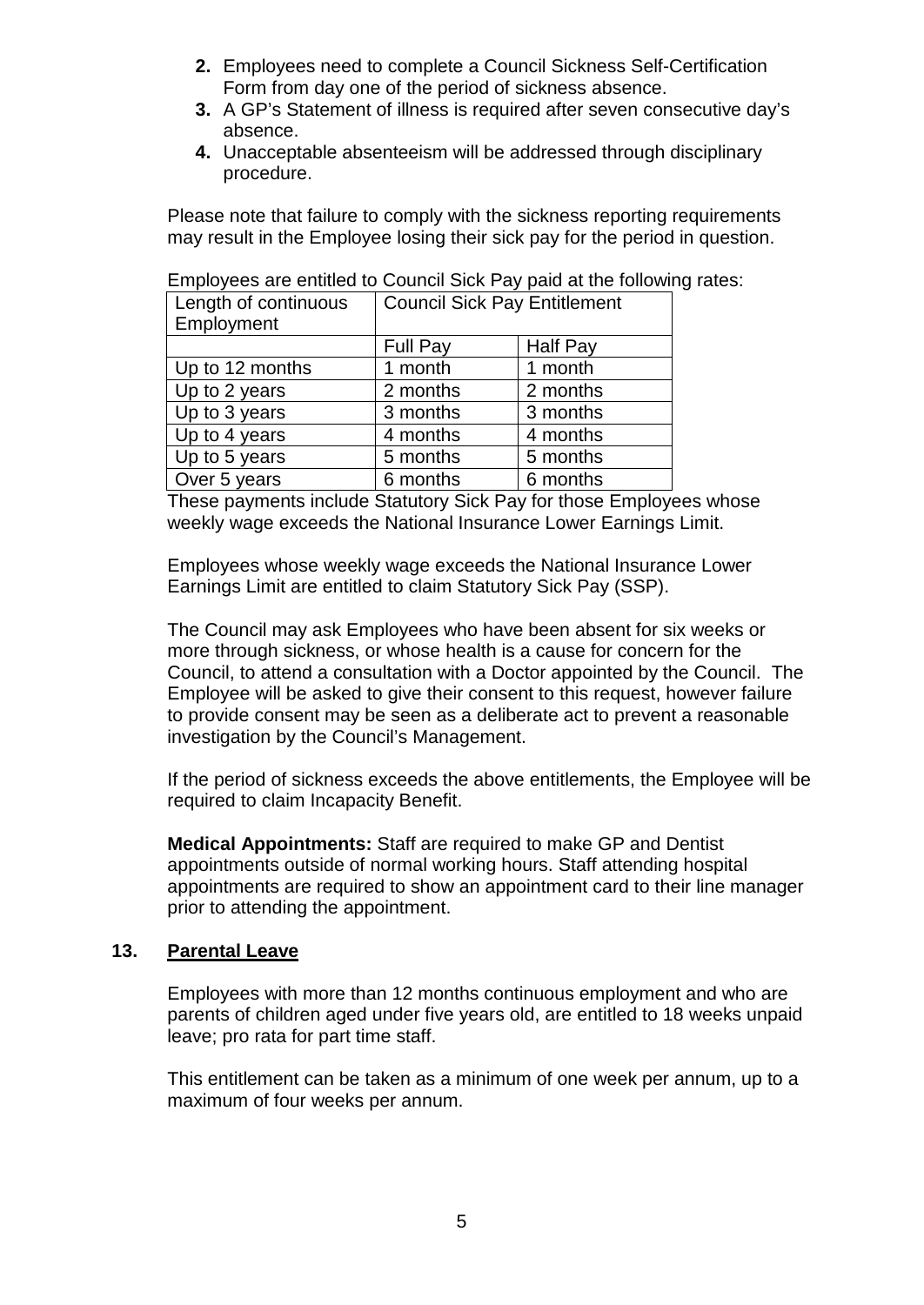When taking Parental Leave, the Council needs to be given the same period of notice as for holidays, and informed that it is specifically Parental Leave that you are taking.

### **14. Time off for Dependants**

Employees are entitled to reasonable unpaid time off where:

- 1) A dependant is ill
- 2) Death of a dependant
- 3) Disruption occurs to the care of a dependant
- 4) Unexpected occurrences to your child

Braunstone Town Council's Management recognises a dependant as: an Employee's children, partner, parent, or other member of their immediate family. Should an Employee care for other dependants who don't fall within this definition, they should discuss the matter with their line manager.

The Council recognises that most of these events can occur without a great deal of warning, however we request that Employees provide as much notice as possible in the event of taking time off for dependants.

### **15. Maternity Leave**

All female Employees are entitled to 52 weeks Maternity Leave, which consists of 9 months ordinary paid leave (if eligible) and an optional 3 months additional unpaid leave.

All female Employees are entitled to 9 months paid Maternity Leave, and will receive Statutory Maternity Pay (SMP) if their average weekly wage exceeds the National Insurance lower earnings limit and have been employed for a period of 6 months at the  $15<sup>th</sup>$  week prior to the due date of the birth of their child. Employees need to discuss all arrangements with their line manager prior to beginning this leave.

Employees will need to give their Employer 8 weeks prior notice if they wish to return to work early from Maternity Leave.

Employees are required to give their line manager twenty eight days notice prior to their intended return date from ordinary Maternity leave. No notice is required from Employees who have taken 12 months Maternity Leave.

Employees on Maternity Leave will be able to arrange up to 10 'Keep in Touch Days' with their line manager, to return to work for short periods during their leave and receive their normal rate of pay on these working days, without damaging their entitlement to Maternity Pay.

#### **16. Flexible Working Time Requests**

Employees with six months continuous employment, are able to request an adjustment to their working hours under certain circumstances.

The Council will not be obliged to accept this request, however refusal will be based on one or more of the following:

**1** The additional costs to the Council.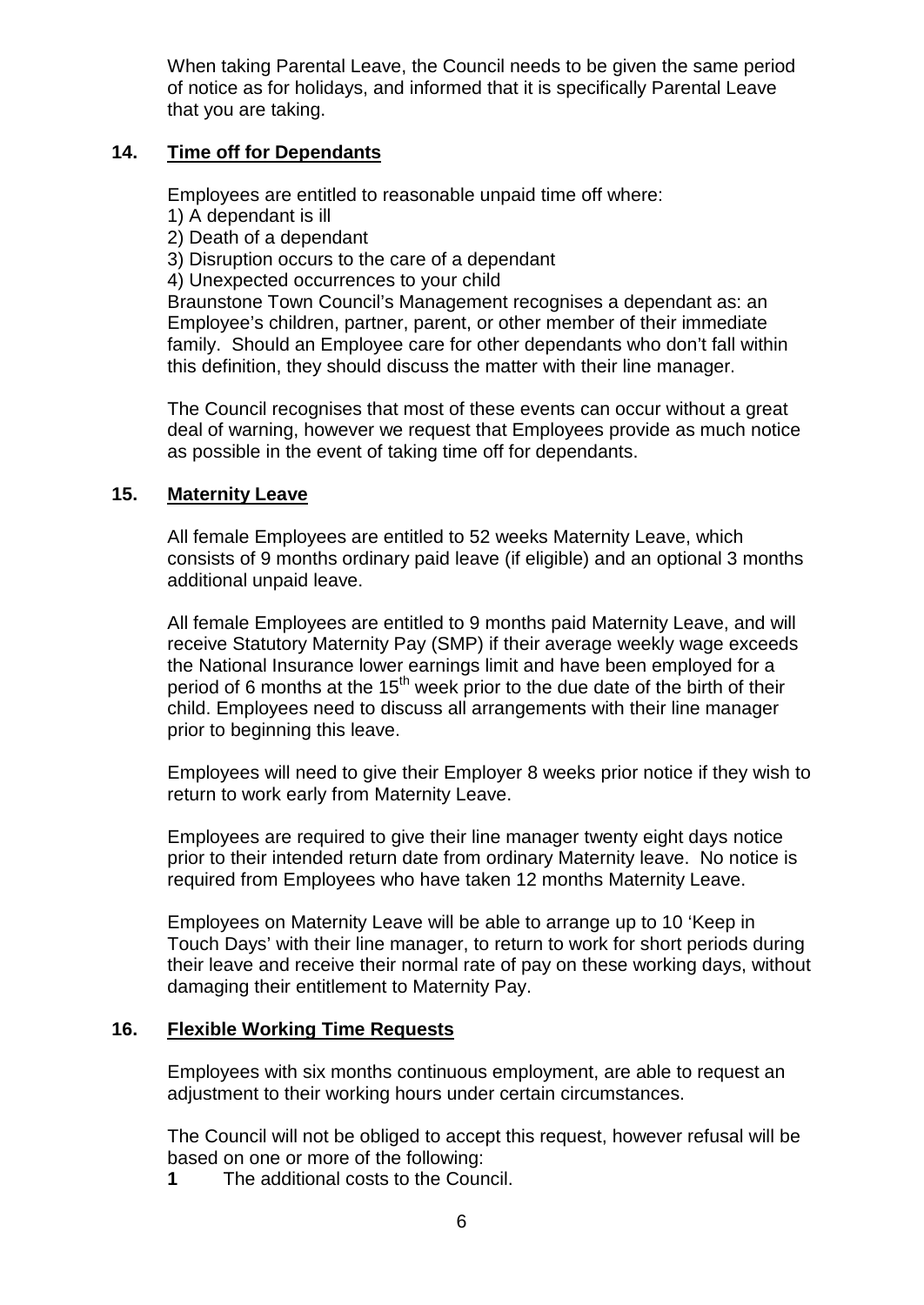- 
- **2** Reduced ability to meet the needs of customers.<br>**3** Inability to share the person's workload amongst **3** Inability to share the person's workload amongst other staff.
- **4** Potentially damaging effects upon the quality of work produced.<br>**5** Potentially damaging effects upon performance.
- **5** Potentially damaging effects upon performance.<br>**6** Inability to recruit extra staff to provide cover
- **6** Inability to recruit extra staff to provide cover.

Requests to change working hours must be made in writing to your line manager. The process of holding a meeting with the Employee making the request, and providing a written response to them should take no more than 28 days.

If the Employee who made the request is unhappy with the decision, they must address the issue through the Council's grievance procedure.

# **17. Paternity Leave**

New Fathers with more than six months continuous employment are entitled to two weeks paid paternity leave, paid at the same rate as SMP.

This leave must be taken within the first eight weeks of the child's birth.

Employees are required to show their line manager a relevant MAT B1 when making a request to take this leave.

New Fathers are entitled to convert up to six months of the Maternity Leave entitlement of the Mother of their child to Extended Paternity Leave, twenty weeks after the child's birth.

Up to three months of this Extended Leave can be paid at the same rate as Statutory Maternity Pay. To qualify for this entitlement both parents of the child must be in employment and qualify for Statutory Maternity Pay. Furthermore, the child's Mother must have formally ended her Maternity Leave.

Employees wishing to take Extended Paternity Leave must provide their line mana9ger with a minimum of two months prior notice.

Those Employees wishing to take up to three months Extended Paternity Leave need to provide their line manager with the following evidence as proof of their entitlement:

- A copy of the appropriate MAT B1
- A copy of the child's birth certificate, or adoption details.
- Copies of the Mother's payslips covering the most recent eight week period.
- Conformation from the Mother's Employer that she is entitled to Statutory Maternity Pay and is returning on the specified date.

# **18. Shared Parental Leave Entitlement**

Parents who both have 26 weeks or more continuous employment, and who earn above the National Insurance Lower Earnings Limit, can take SPL for children born after the 4<sup>th</sup> April 2015.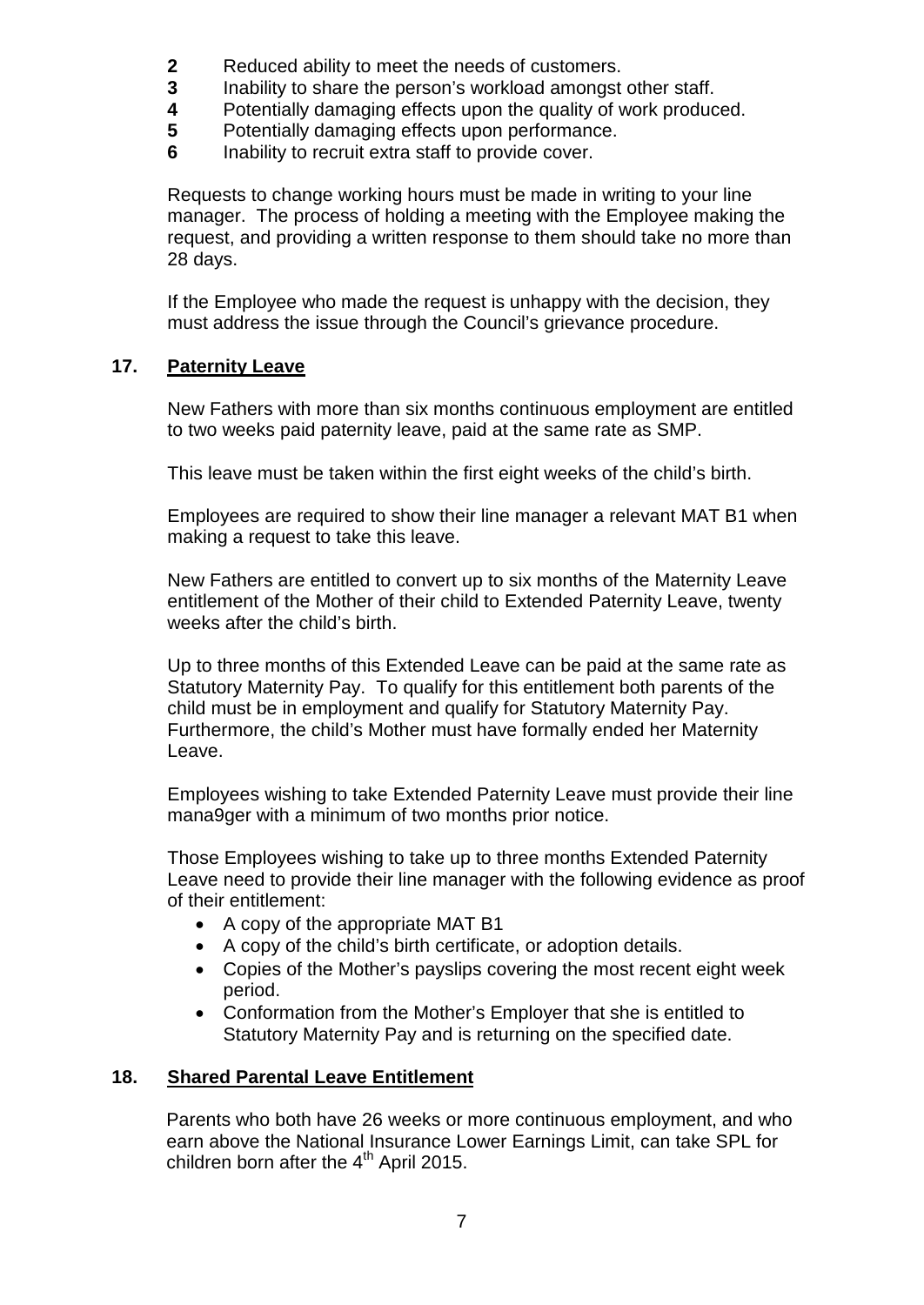Both Parents can share a total of 37 weeks statutory paid leave and 12 week's unpaid leave, following their child's birth.

Mothers must take two weeks compulsory Maternity leave immediately after the birth, (four weeks for manual workers). Following that compulsory period, both Parents can request dates to take leave totalling 37 weeks paid (35 for manual workers) and 12 weeks unpaid.

Leave can be taken by both Parents at the same time, or in alternating periods.

To take leave:

- **1.** Both Parents must qualify in terms of earnings and length of service.
- **2.** The Mother must give her Employer eight week's notice that she is ending her Maternity Leave. This can be done as early as eight weeks before the birth, (starting from February 2014).
- **3.** The Company requires eight weeks prior notice of the dates an Employee wishes to take SPL.
- **4.** The Company requires the following evidence that an Employee's Partner/Spouse is also entitled to SPL:
	- The Partner/Spouse's name.
	- Their National Insurance number.
	- Copies of the Partner/Spouse's pay slips for the past eight weeks.
	- A letter from the Partner/Spouse's Employer to confirm that they are entitled to SPL.
- **5.** The Company will automatically allow any requests for just one continuous period of leave.
- **6.** If an Employee requests two or more separate/discontinuous periods of SPL, the Company can discuss dates with the Employee, which are unacceptable for business reasons.

The Company will discuss problem dates with an Employee during the first two weeks of the eight week notice period.

If agreement cannot be reached, the Employee will be entitled to one continuous period of SPL, starting from the date the discontinuous leave request was due to start.

**7.** Parents are paid at the same rate as Statutory Maternity Pay when taking SPL.

Employees wishing to take SPL will be able to submit a written eight week notice from February 2015, to their Line Manager, specifying the dates they wish to take.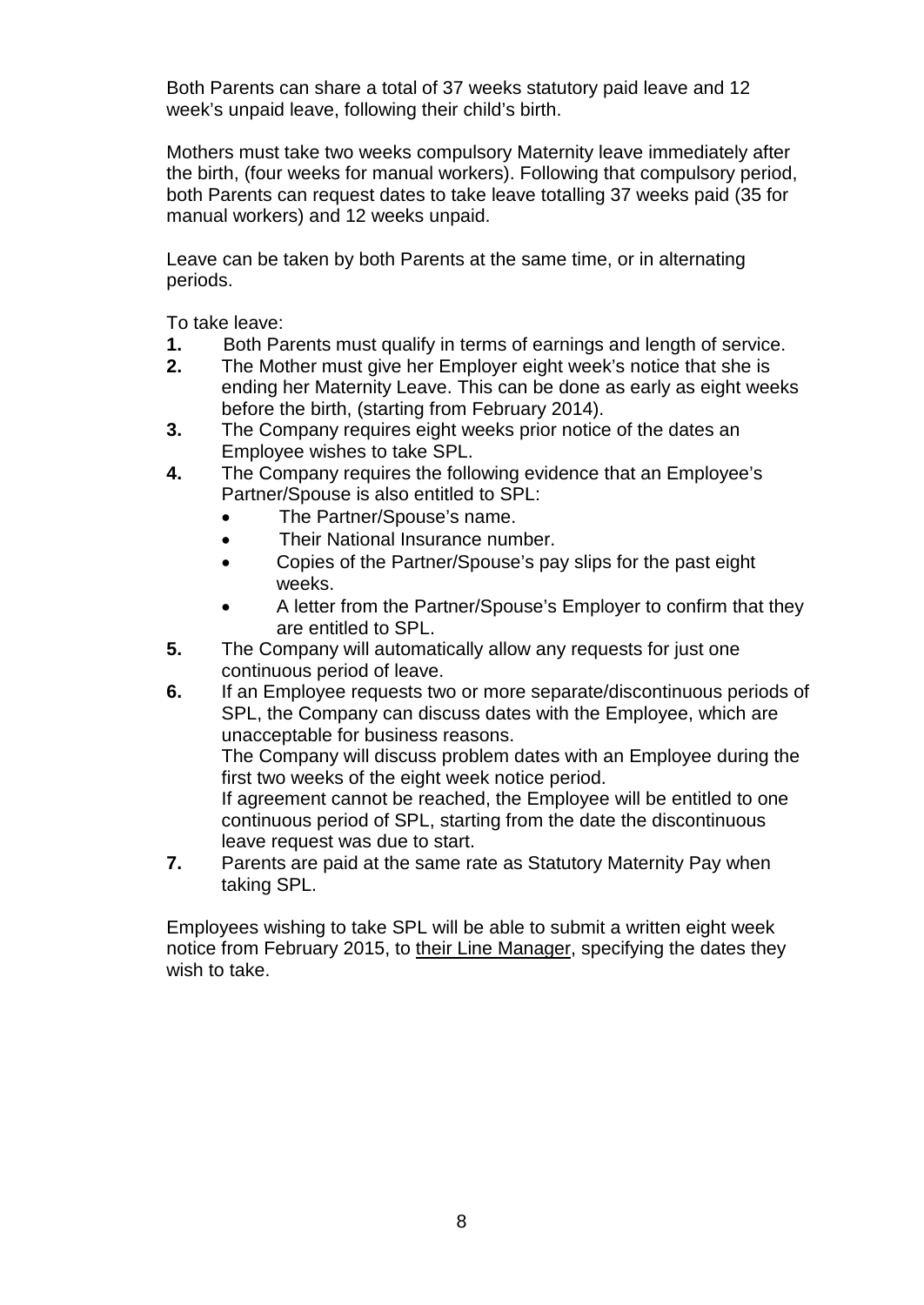# **19. Redundancy**

It is the aim of the Council to avoid making Employees redundant wherever possible. Ideally this will be achieved through finding an alternative position within the Council.

Should redundancy be unavoidable, the Council will follow the following procedure:

- 1. Issue a Notice of Threat of Redundancy; this will include notice of a period of consultation and the date Consultation will begin.
- 2. Provide those individuals affected with a period of Consultation. During this period the Council will discuss with the affected Employees:
	- Finding alternative work within the Council.
	- Reasons for the redundancy.
	- Calculating the amount of redundancy compensation Employees with two or more years continuous employment are entitled to, based on the Statutory Formula.

| <b>Statutory Formula:</b>          |                                                                            |
|------------------------------------|----------------------------------------------------------------------------|
| Employees Aged 18 - 21 years old   | $\frac{1}{2}$ week's pay for every year employed<br>under the age of 22    |
| Employees Aged $22 - 40$ years old | 1 week's pay for every year employed<br>over the age of 21                 |
| Employees Aged $41 +$ years old    | 1 1/ <sub>2</sub> weeks' pay for every year<br>employed over the age of 40 |
| Maximum weekly wage limit - £475   | Up to a maximum of twenty years                                            |

- 3 After the period of Consultation, a Formal Meeting will be arranged to discuss the outcome of the Consultation. Individuals will be invited by letter to this meeting and informed of their right to be accompanied.
- 4 Conduct an Appeal against the Formal Decision, should the affected Employee wish to do so. Appeals must be submitted in writing within 7 days of the Formal Meeting.

#### **20. Termination of Employment**

#### **EMPLOYEE TERMINATION**

Should an Employee wish to terminate their Contract of Employment with Braunstone Town Council, the Council requests that a period of one week / month / three months notice (delete as appropriate) is provided prior to termination.

# **COUNCIL TERMINATION**

In the event of Braunstone Town Council needing to terminate the Employee's Contract, or alter its Terms and Conditions, for any purpose other than disciplinary action, the Council will provide the affected Employee(s) with a notice period equal to that of their Statutory notice period, i.e.:- One week for each year of continuous employment, up to a maximum entitlement of twelve weeks notice.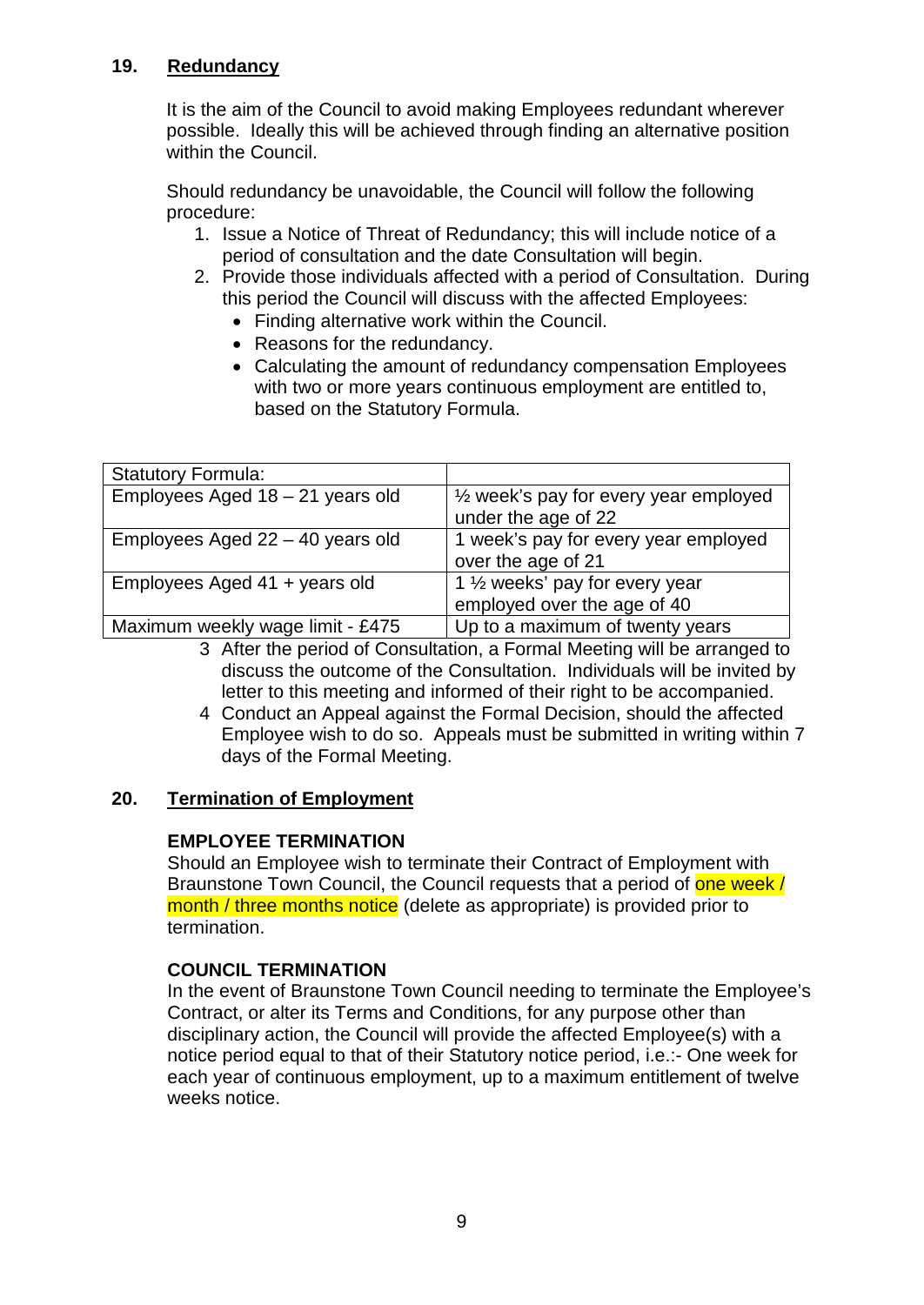# **21. Health & Safety**

All Employees must ensure they are fully aware of all Council Health and Safety policies and procedures. Failure to comply with these policies and procedures will result in a disciplinary investigation and may be deemed to constitute gross misconduct.

In accordance with the Health & Safety at Work Act 1974 all Employees are responsible for taking reasonable care to avoid hurting themselves and others by their work activities, and reporting anything untoward to the nearest available manger.

# **22. Insurance Personal Accident and Assault**

As a responsible Employer the Council is anxious to minimise the risk to its Employees of personal accident or assault whilst performing their duties. The Council will therefore insure staff against death or permanent disablement arising from and in the course of their duties.

### **23. Fidelity Guarantee**

For the purpose of securing the Council against the loss of money or other property under the control of its Employees, or in accordance with the requirements of legislation, the Council will maintain adequate insurance's to cover such losses.

# **24. Any Other Points**

The Council fully conforms with all current Employment and other relevant legislation concerning:

- The Working Time Directive
- Equal Opportunities Employment
- Minimum Wage Requirements

# **25. Death in Service**

In the event of an Employee's death in service, any salary, pension or gratuities due to the Employee will be paid to the nominated next of kin.

#### **26. Appraisal**

You will receive an annual Appraisal/ Development Review. Should there be any concern about your performance, other than matters of a disciplinary nature, the Council undertakes to work with you to seek to ensure that necessary training, mentoring and support is provided to ensure that agreed standards of performance are reached in a reasonable agreed time frame.